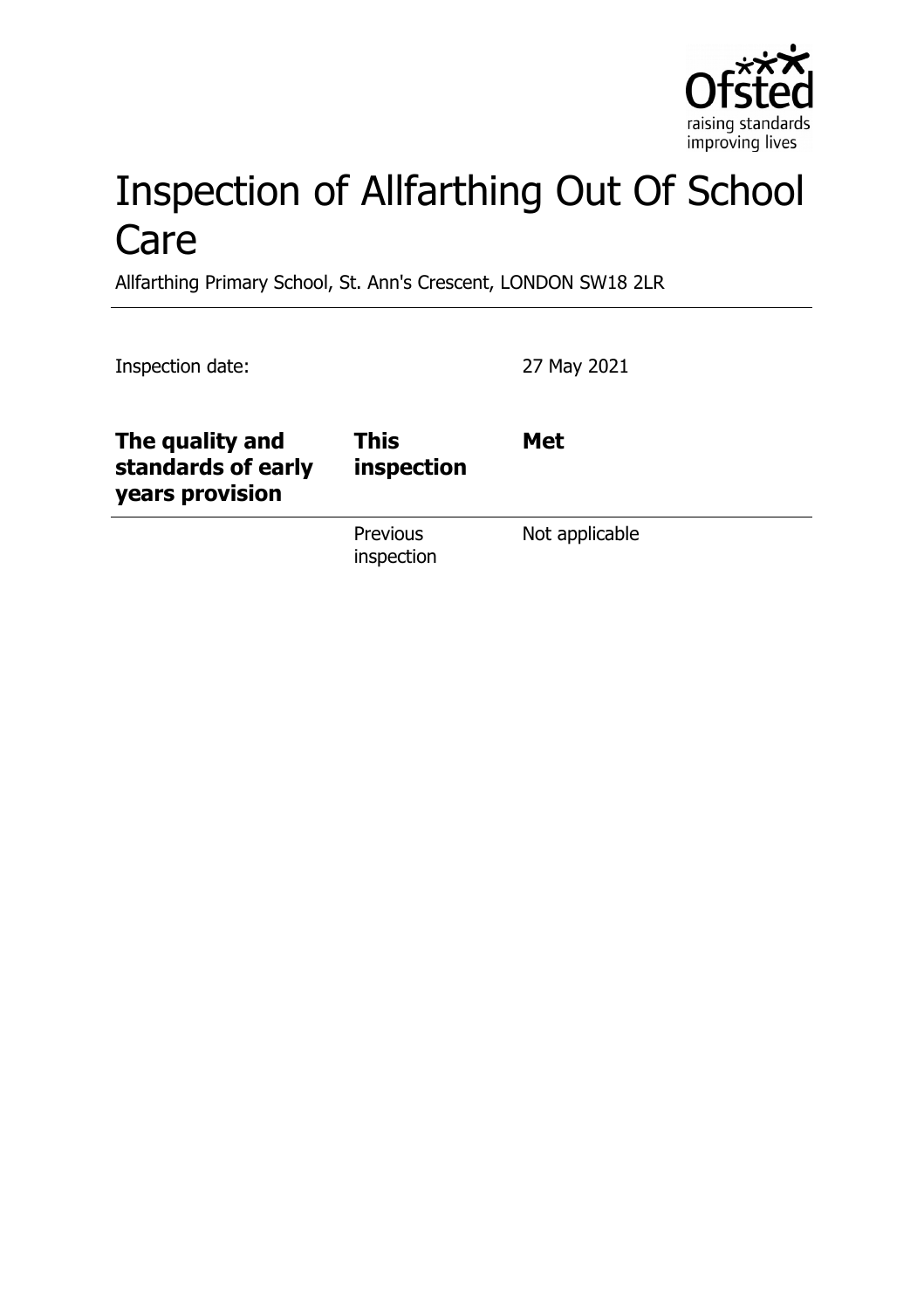

# **What is it like to attend this early years setting?**

#### **This provision meets requirements**

Children are happy and excited as they arrive at the club after school. They know about new routines and boundaries in place due to COVID-19 (coronavirus) pandemic, and they confidently follow these. For instance, children stay within the areas used by their year groups. They understand that they must only use the equipment in these areas but can ask staff to get out more toys or resources. Children form close and trusting relationships with staff. They confidently share their views and ask for help, when needed. Children's behaviour is good. They are kind and helpful to others, and they develop strong friendships within their peer groups.

Children eagerly settle down to play with the toys and resources set out by staff. They are confident in their abilities and enjoy challenging themselves, such as with word games and puzzles. Children concentrate well as they build models using construction sets which support their physical development and promote their imaginations. During the inspection, children created 'aliens' using junk materials. Staff encouraged them to keep on trying as they explored how to shape and join the resources. This helped children to focus for longer, and they showed care and determination in completing their work.

## **What does the early years setting do well and what does it need to do better?**

- $\blacksquare$  The club staff are experienced and qualified. They are kind and caring, and provide enjoyable activities for children. Staff say that they like their jobs and feel supported by the club manager. However, there is no clear and consistent system in place to monitor staff practice and ensure that their skills continue to develop over time. Managers are not always well supported by leaders within the company. They report that, at times, this has made them unsure about how to carry out their roles and responsibilities.
- $\blacksquare$  Staff create a welcoming and inclusive environment for children. They celebrate children's diverse backgrounds and help them to develop a sense of belonging. For example, during a topic about London, children discovered information about where they live. They found out about important places and shared their experiences of city life. This helped children to understand their links with each other and the wider community.
- $\blacksquare$  Staff ask children about their interests, and use this information to plan daily activities. For example, they help children to set out their favourite imaginative resources, such as toy unicorns and fairies. This adds to children's enjoyment of their time at the club.
- $\blacksquare$  Children are well supported to enjoy healthy lifestyles. They say they like being outdoors in the school's playgrounds. Here, they have plenty of space to be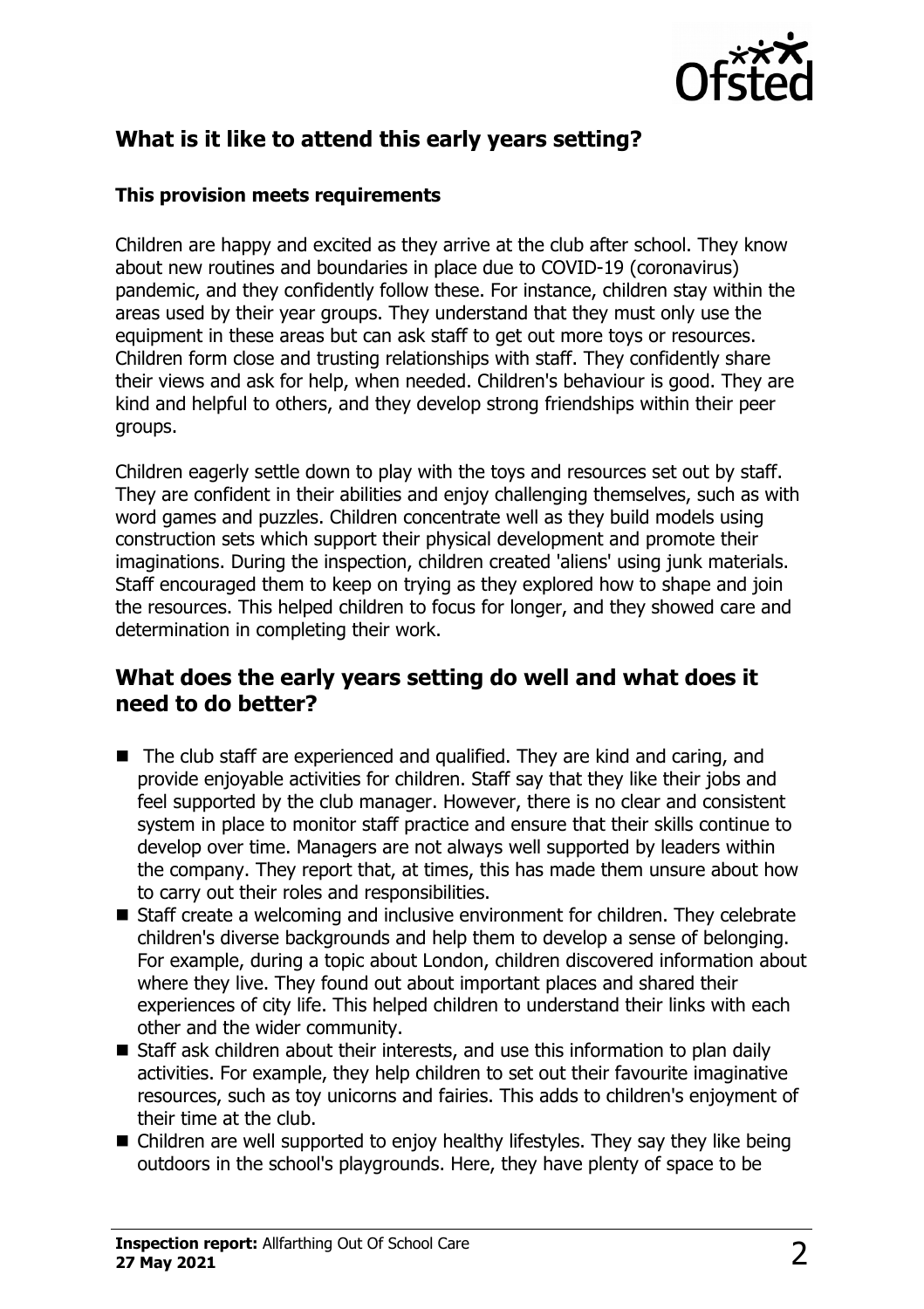

active and energetic. They enjoy playing physical games and practising skills, such as how to throw and catch accurately. Children are served healthy, freshly prepared meals at the club after school each day. Staff encourage them to be independent, and teach good hygiene practices, such as regular handwashing.

- There are fair and consistent boundaries in place so that children understand how to behave at the club. Staff use explanations and gentle reminders to help them manage their emotions and become considerate of others. Children, generally, play harmoniously together and share resources fairly.
- $\blacksquare$  Staff build effective relationships with children, giving them reassurance, smiles and praise. They play alongside them and encourage them to try out activities. Staff are sensitive to children's feelings, and support them well as they settle in. This helps children to form strong emotional attachments and to feel secure within the club.
- $\blacksquare$  The manager and the staff develop strong partnerships with parents and children's teachers. They share what they know about children's welfare needs and work together to help them feel safe and well cared for. Parents say that their children thoroughly enjoy their time at the club. They value the feedback that staff provide about children's daily experiences, and appreciate that staff listen to their views.

# **Safeguarding**

The arrangements for safeguarding are effective.

The provider ensures that managers receive the required training to fulfil their safeguarding roles. The club manager uses discussions and policy reviews to ensure that staff know how to protect children from harm. Staff demonstrate a good understanding of how to recognise potential signs of abuse. They know the procedures to follow, should they have concerns about a child's welfare or the conduct of a member of staff. Checks are carried out by the provider to ensure that staff are suitable to work with children. The school premises, where the club is situated, is safe and secure. Younger children are collected from their classrooms by staff to make sure they get to the club safely. There is a robust system in place to ensure children are safely collected at the end of the day.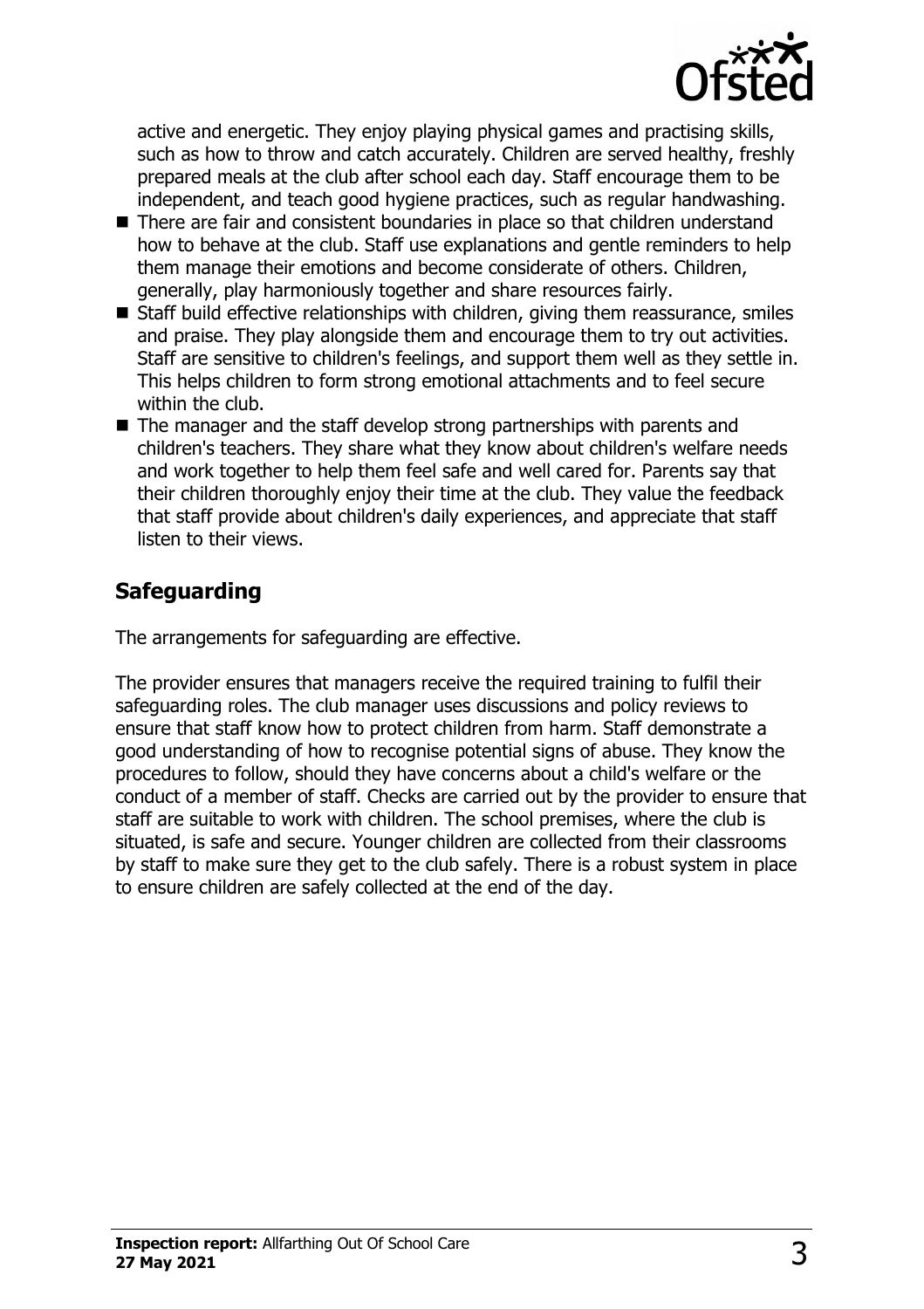

| <b>Setting details</b>                         |                                                                                      |  |
|------------------------------------------------|--------------------------------------------------------------------------------------|--|
| Unique reference number                        | EY550751                                                                             |  |
| <b>Local authority</b>                         | Wandsworth                                                                           |  |
| <b>Inspection number</b>                       | 10130780                                                                             |  |
| <b>Type of provision</b>                       | Childcare on non-domestic premises                                                   |  |
| <b>Registers</b>                               | Early Years Register, Compulsory Childcare<br>Register, Voluntary Childcare Register |  |
| Day care type                                  | Out-of-school day care                                                               |  |
| Age range of children at time of<br>inspection | 4 to 11                                                                              |  |
| <b>Total number of places</b>                  | 48                                                                                   |  |
| Number of children on roll                     | 58                                                                                   |  |
| Name of registered person                      | <b>Childcare and Business Consultancy Services</b>                                   |  |
| Registered person unique<br>reference number   | RP517647                                                                             |  |
| <b>Telephone number</b>                        | 07940 117385                                                                         |  |
| Date of previous inspection                    | Not applicable                                                                       |  |

## **Information about this early years setting**

Allfarthing Out of School Care registered in 2017. It is situated in Allfarthing Primary school in the London Borough of Wandsworth. The club employs seven members of childcare staff. Of these, five hold relevant qualifications at level 3 and one is qualified at level 2. The club opens from Monday to Friday, and provides before and after school care for children attending the school.

## **Information about this inspection**

#### **Inspector**

Sarah Crawford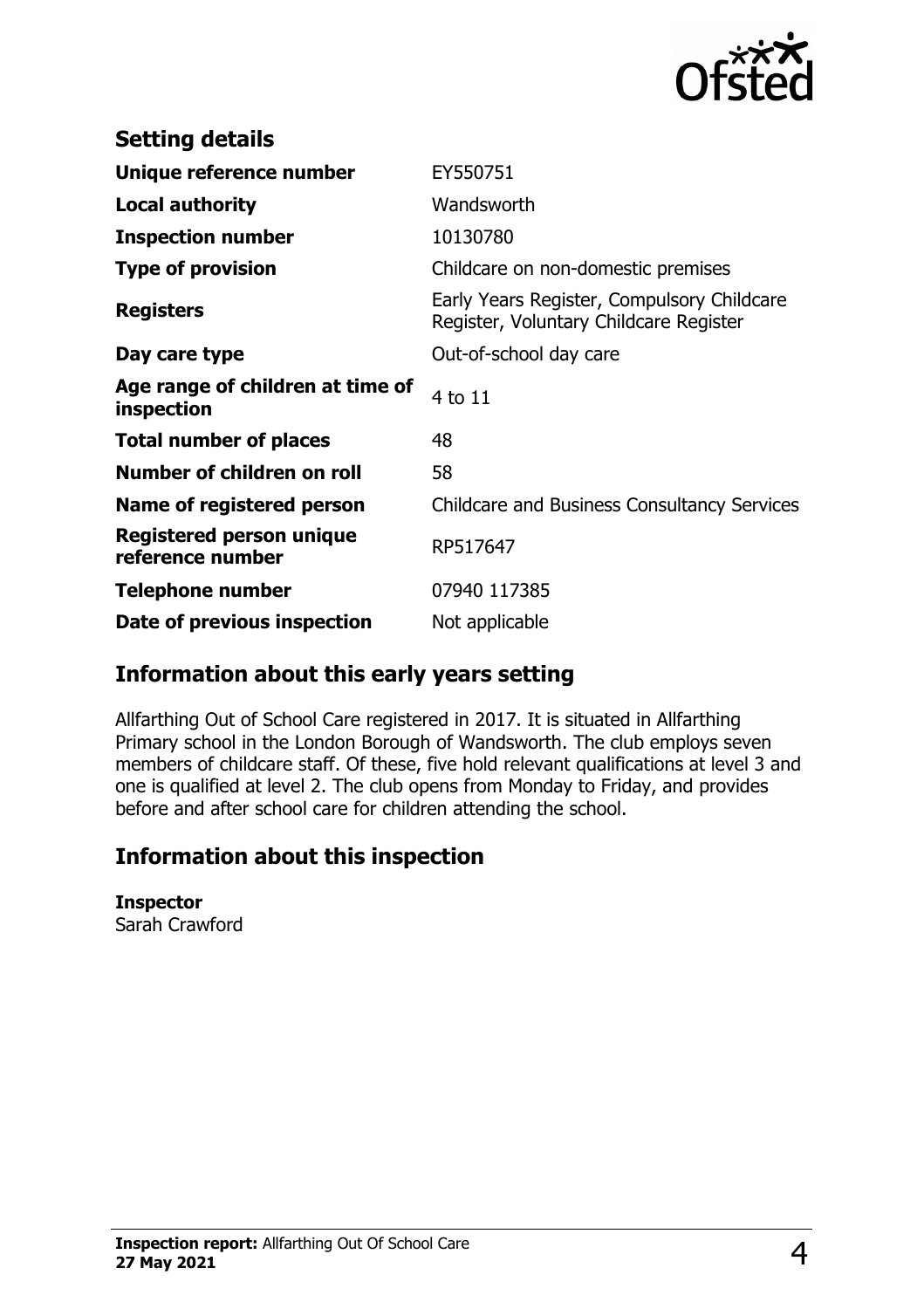

### **Inspection activities**

- $\blacksquare$  This was the first routine inspection the provider received since the COVID-19 pandemic began. The inspector discussed the impact of the pandemic with the provider and has taken that into account in her evaluation of the provider.
- $\blacksquare$  The inspector held discussions with staff. She checked their understanding of child protection procedures and the effectiveness of staff supervision.
- $\blacksquare$  The inspector observed children playing, and tracked their experiences during their time at the club.
- Parents and children shared their views and experiences of the club with the inspector.
- $\blacksquare$  The inspector had several discussions with the manager to explore leadership and management issues. She reviewed a sample of documentation. This included staff suitability checks and the qualifications of staff working with the children.
- $\blacksquare$  The manager took the inspector on a learning walk throughout the club to review club routines and procedures. They observed staff practice together, and discussed how well staff promote children's play and enjoyment.

We carried out this inspection under sections 49 and 50 of the Childcare Act 2006 on the quality and standards of provision that is registered on the Early Years Register. The registered person must ensure that this provision complies with the statutory framework for children's learning, development and care, known as the early years foundation stage.

If you are not happy with the inspection or the report, you can [complain to Ofsted.](http://www.gov.uk/complain-ofsted-report)